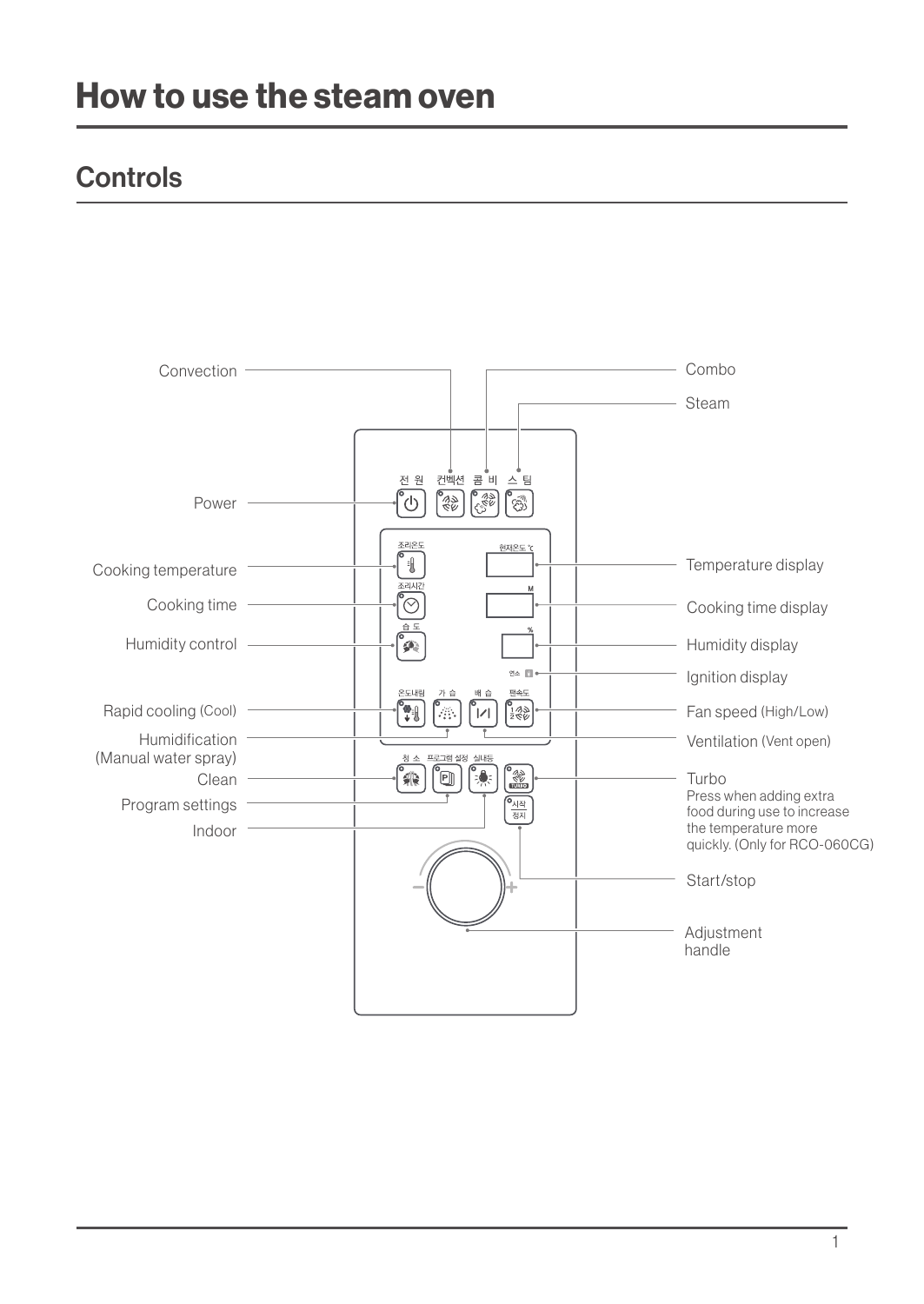

1. Turn on the power, then select combo mode.

- 2. Turn the adjustment handle to set temperature and humidity, then press the [Start/Stop] button.
- 3. When the preheat temperature is reached, add the food.

- 20 30 े<br>⊈े  $24$  M .<br>Sula 매소드  $\frac{1}{2}$ ัััััืั Ă.  $\mathcal{L}$ Ò  $\frac{1}{2}$  $\frac{1}{2}$ **REA**
- 4. Turn the adjustment handle to set the time, then press the [Start/Stop] button to finish cooking.



Be careful not to be burned by heat or steam escaping with the oven door open during cooking.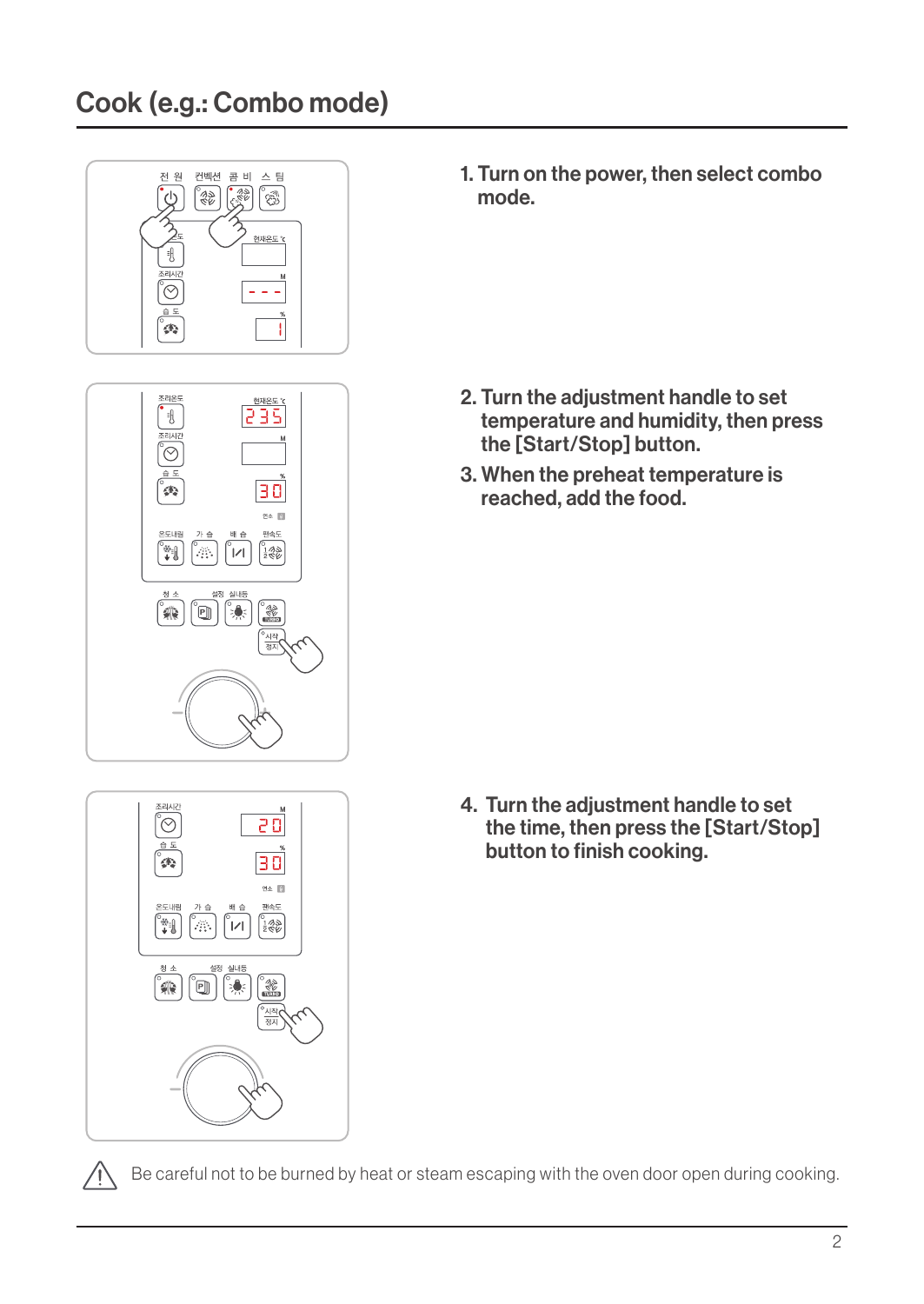# **Cleaning**









- 1. Press the [Cool] button with the oven door open and power on.
	- If the current temperature drops below 50°C, rotation automatically stops.

2. Check whether the current temperature is less than  $50^{\circ}$ C and spray water evenly inside the oven.

3. Separate the drawer and blower guide, then incline to the right (opposite direction of the convection fan).

4. Use the detergent sprayer to spray detergent evenly inside the oven, then close the door.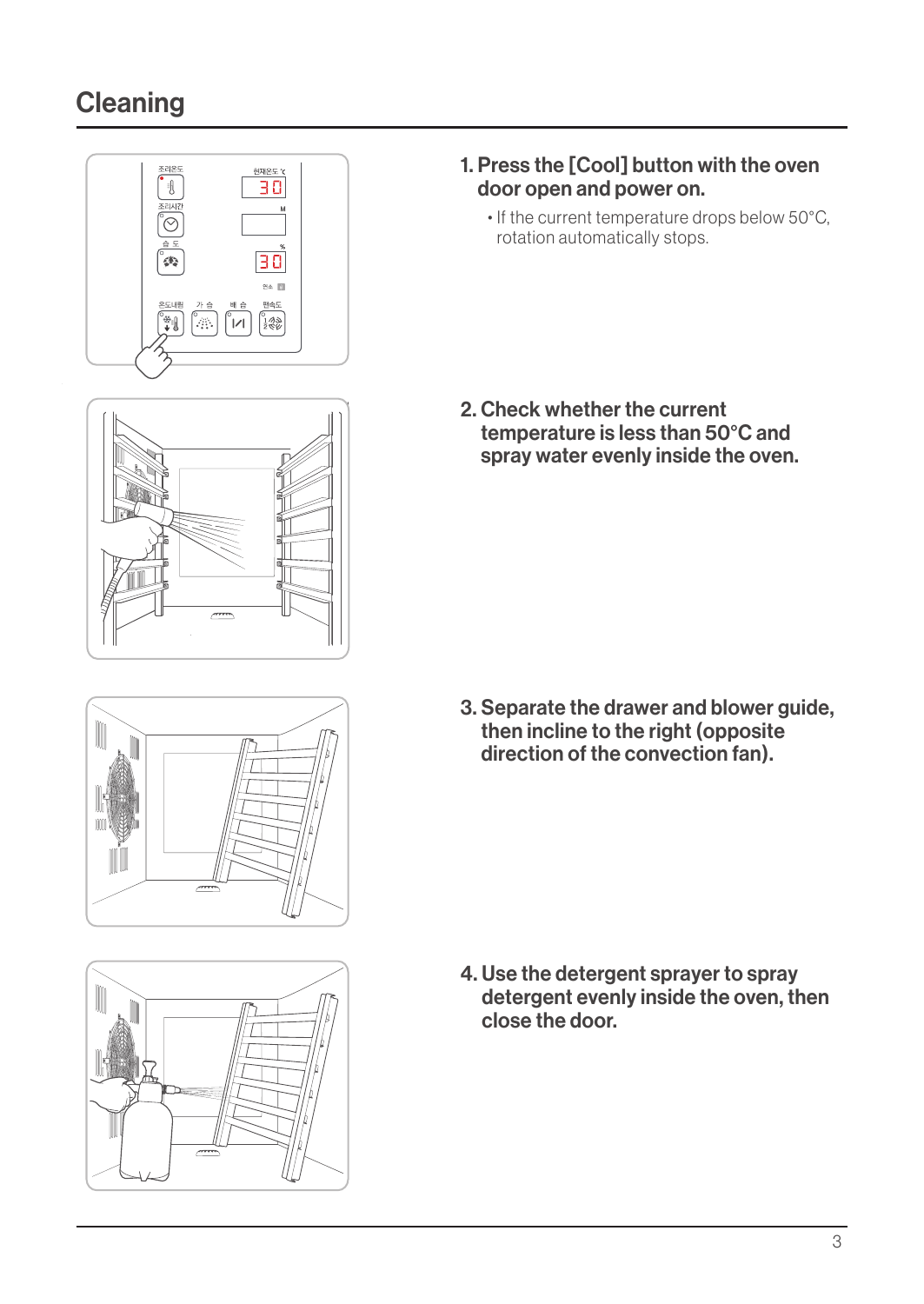## **Cleaning**







| 'n      | 전 원 컨벡션 콤 비 스 팀<br><b>CREE</b><br>es<br>VD<br>ශ |
|---------|-------------------------------------------------|
| 4⊊<br>타 | 현재온도 ℃<br>OFF                                   |
| 조리시간    | M                                               |
| 습도      | %                                               |

#### 5. Press the [Clean] button to select a cleaning time.

- You can choose between 10 minute and 20 minute cleaning times.
- 6. Press the [Start/Stop] button to start .cleaning
	- When cleaning is complete, a buzzer will .sound
- 7. When the buzzer sounds, use the hand shower to clean the oven interior with .water

- 8. Reassemble the drawer and blower guide, then open the oven door to let it dry naturally or run convection at 95°C  $for 10 minutes$
- 9. Press the [Power] button to turn off the power.

. Use rubber gloves and a mask to ensure detergent doesn't come in direct contact with your skin.